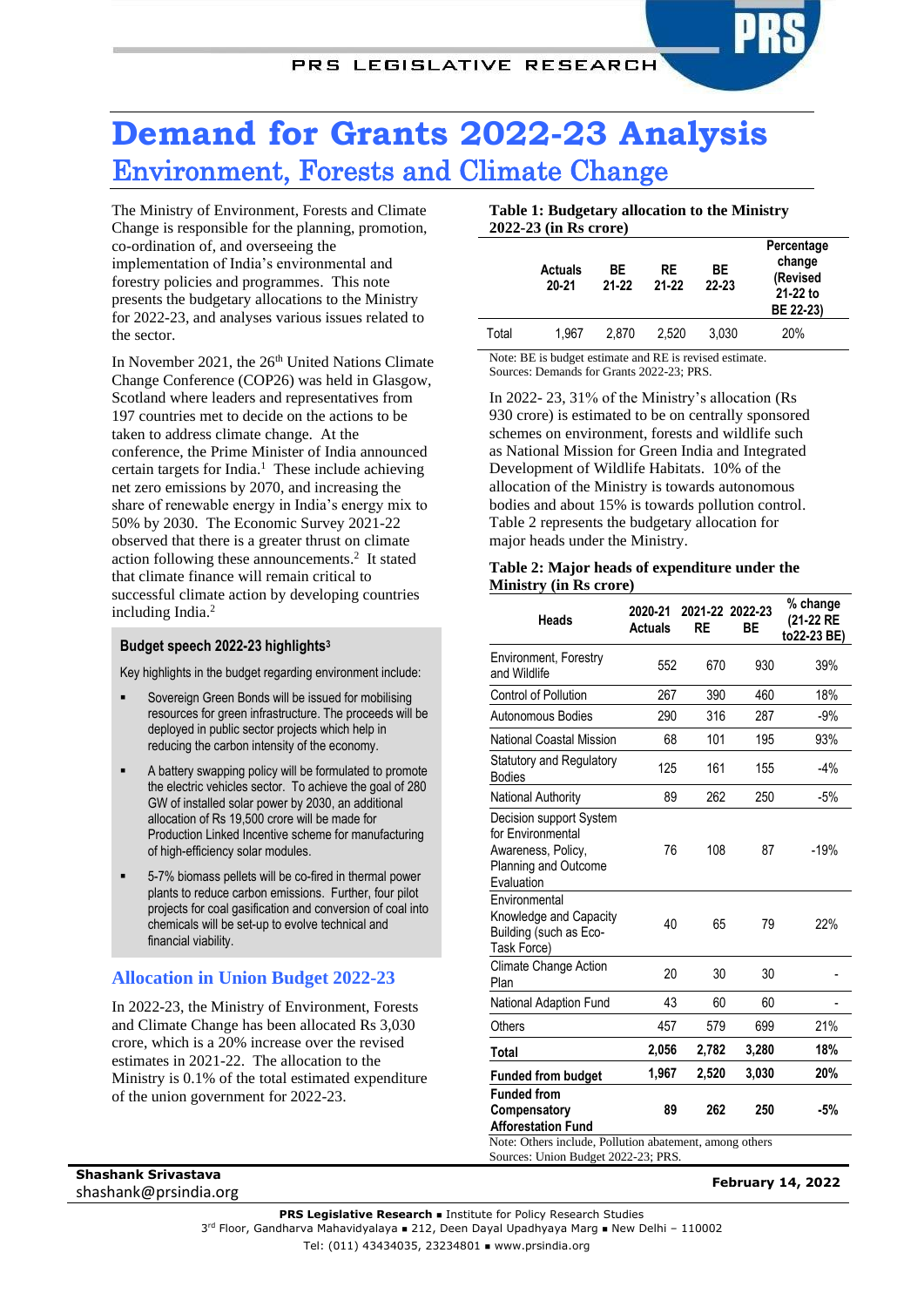# **Overview of the financial allocation**

Between 2010-11 and 2022-23, the expenditure of the Ministry has seen an annual average growth of 2%. Between 2010-11 and 2021-22, on average, the actual expenditure of the Ministry has been less than the budget estimates for the year. However, the Standing Committee on Science and Technology, Environment, Forests, and Climate Change (2020) had noted that the utilisation of funds by the Ministry in 2017-18 and 2018-19 is satisfactory.<sup>4</sup> The Standing Committee (2021) also highlighted that the utilisation of allocated amount by the Ministry during the last three financial years has been satisfactory.<sup>5</sup>

# <span id="page-1-5"></span><span id="page-1-4"></span>**Figure 1: Expenditure between 2010-11 and 2022-23 (in Rs crore)**



Estimates and Budget Estimates respectively. Sources: Union Budgets 2010-11 to 2022-23; PRS.

[Table 3](#page-1-0) shows the utilisation trend of the funds allocated to the Ministry between 2010-11 and 2021-22.

#### <span id="page-1-0"></span>**Table 3: Trend of fund utilisation by the Ministry (in Rs crore)**

| Year    | ВE    | <b>Actuals</b> | Over/Under<br><b>Utilisation</b> |
|---------|-------|----------------|----------------------------------|
| 2010-11 | 2.351 | 2.372          | 1%                               |
| 2011-12 | 2.492 | 1.982          | $-20%$                           |
| 2012-13 | 2,629 | 1,753          | $-33%$                           |
| 2013-14 | 2.630 | 1.890          | $-28%$                           |
| 2014-15 | 2.256 | 1.599          | $-29%$                           |
| 2015-16 | 1.682 | 1.521          | $-10%$                           |
| 2016-17 | 2.250 | 2.278          | 1%                               |
| 2017-18 | 2,675 | 2,627          | $-2%$                            |
| 2018-19 | 2.675 | 2.586          | $-3%$                            |
| 2019-20 | 2,955 | 2,538          | $-14%$                           |
| 2020-21 | 3,100 | 1,967          | $-37%$                           |
| 2021-22 | 2.870 | $2.520*$       | $-12%$                           |

Note: BE – Budget Estimate; \*Revised Estimate; (+) indicates over-utilisation; (-) indicates under-utilisation. Sources: Union Budgets from 2010-11 to 2022-23; PRS.

In 2021-22, the Ministry was allocated Rs 2,870 crore, which decreased to Rs 2,520 crore (-12%) at the revised estimates stage. This includes reduction in funds towards: (i) Environment, Forestry and Wildlife (reduced by Rs 94 crore), (ii)

Establishment Expenditure of the Centre (reduced by Rs 70 crore), and (iii) Control of Pollution (reduced by Rs 193 crore), among others. This may be due to the impact of the COVID-19 pandemic, and a change in spending priorities of the government over the year.

# **Key issues for consideration**

# **Climate Change**

Climate change refers to a change of climate which is attributed directly or indirectly to human activity that alters the composition of the global atmosphere.<sup>6</sup> Studies indicate that the amount of greenhouse gases including carbon dioxide, methane, and nitrous oxide in the atmosphere have increased rapidly over the last few centuries as a result of human activities.7,8 The increased concentration of greenhouse gases in the atmosphere has led to a rise in global temperatures leading to other changes in global climate, such as erratic rains, floods, and cyclones.<sup>[7,](#page-1-1)[8](#page-1-2)</sup>

<span id="page-1-2"></span><span id="page-1-1"></span>According to the Intergovernmental Panel on Climate Change (IPCC), the average global temperature is estimated to have increased by  $0.85^{\circ}$ Celsius (°C) between 1880 and 201[2.](#page-1-2)<sup>8</sup> At the end of the 21st century, the increase in global temperature is likely to exceed 1.5°C as compared to pre-industrial levels  $(1850 \text{ to } 1900)$  $(1850 \text{ to } 1900)$  $(1850 \text{ to } 1900)$ .<sup>8</sup> However, in August 2021, the IPCC estimated that a 1.5°C increase may happen much earlier, by  $2040$ .<sup>9</sup> This could lead to a reduction of the snow cover, increase in heat waves, extreme precipitation, intensification of tropical cyclones and increase in sea levels.

Over the years, several international efforts have been made for global co-operation to address issues of climate change. In 1992, the United Nations Framework Convention on Climate Change (UNFCCC), an international framework for cooperation was established to stabilise greenhouse gas concentrations in the atmosphere.<sup>10</sup> The European Union (EU) has dedicated a modernisation fund to support 10 lower-income EU Member States in their transition to climate neutrality.<sup>11</sup> Further, EU has also proposed that at least 25% of its expenditure will contribute to climate action during 2021-27. 12

The United States of America (USA) has called for the preparation of a Climate Finance Plan, to focus on international climate finance. USA intends to double its annual public climate finance to developing countries by 2024.<sup>13</sup>

<span id="page-1-3"></span>After India's announcement of additional targets at COP26, experts have estimated that India will require over Rs 700 lakh crore to meet its goal of net zero emissions by 2070.<sup>14</sup> Of this, investment of over Rs 600 lakh crore will be required to shift to renewable energy sources.<sup>[14](#page-1-3)</sup> This financing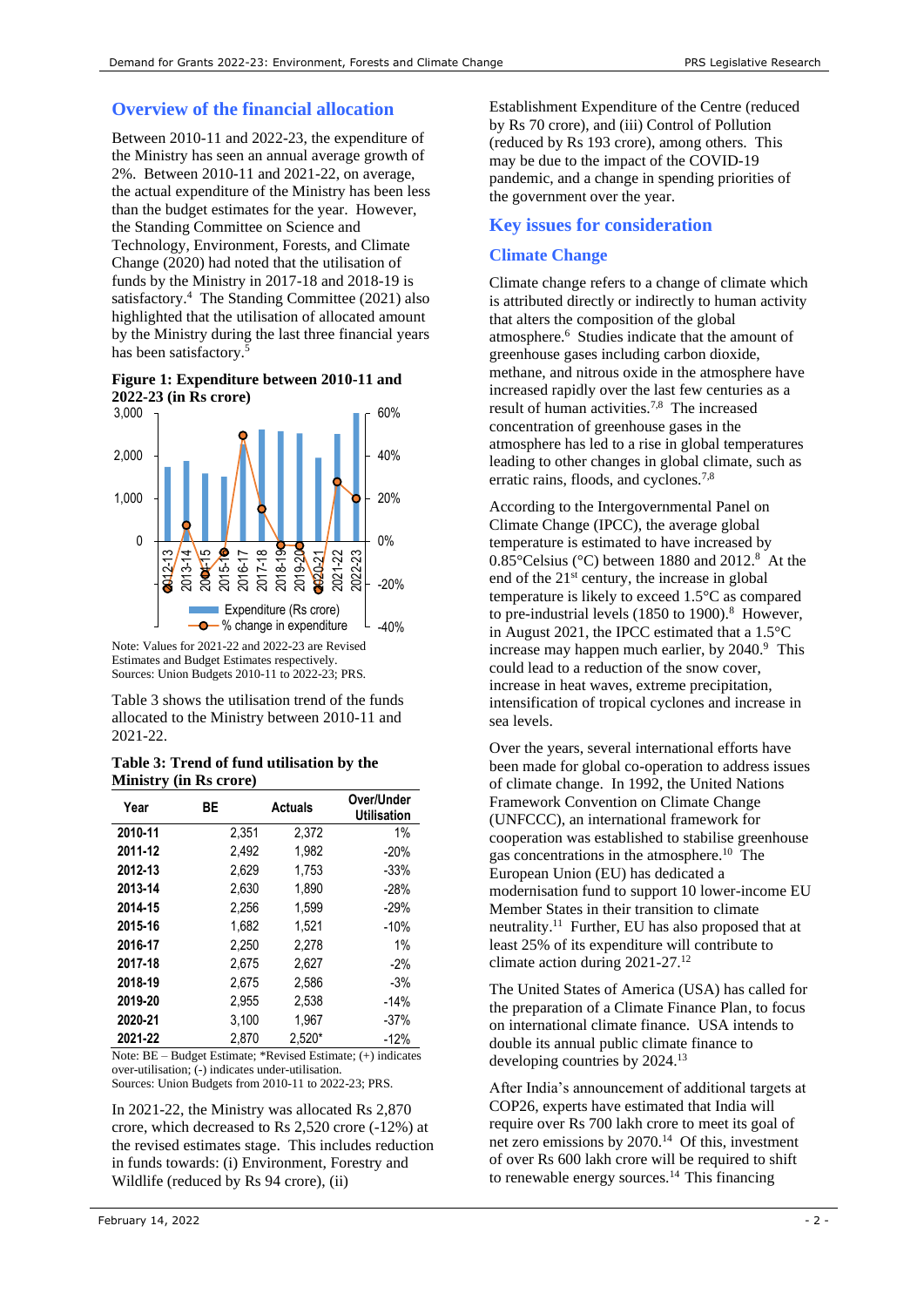would require significant actions across all the concerned ministries.

#### **Significant investment needed to finance adaptation and mitigation measures for Climate Change**

<span id="page-2-0"></span>The Economic Survey (2020-21) observed that India is relying on domestic resources to implement adaptation and mitigation action for climate change. <sup>15</sup> It noted that the financing considerations will remain critical as the country had increased its targets substantially. Preliminary estimates provided by the NDC indicate that India's climate change actions till 2030 will require financial resource of USD 2.5 trillion (at 2014-15 prices). It recommended a clearer assessment of the financial requirement for implementing the NDC for appropriate allocation of resources. Further, the possible sources for meeting these requirements should also be devised.

The Survey noted that availability of adequate financial resources for implementing the NDC goals is a major challenge. [15](#page-2-0) It recommended that additional financial resources and technological support to the developing countries (as was committed by the developed countries under the Paris Agreement) should be implemented. The Glasgow Conference Pact noted that developed countries failed to meet their commitment of providing USD 100 billion (over Rs 7.5 lakh crore) per year by 2020 to developing nations to tackle climate change. It urged developed nations to provide the 100 billion dollars through 2025.<sup>16</sup>

Currently, 100% Foreign Direct Investment (FDI) is permitted in the renewable energy sector.<sup>17</sup> Between April 2000 and June 2021, the cumulative FDI equity inflow in the renewable energy sector was USD 10,279.81 million. This was 1.88% of the total equity inflow received in all sectors during this period. The Ministry is estimated to spend Rs 30 crore on the Climate Change Action Plan and Rs 60 crore on the National Adaptation Fund. This is equal to the revised estimates of 2021-22.

#### **National Action Plan on Climate Change needs additional funding and redesigning**

The National Action Plan on Climate Change (NAPCP) was launched in June 2008 to deal with issues related to climate change.<sup>18</sup> The NAPCP has eight missions: (i) the National Solar Mission, (ii) the National Mission on Enhanced Energy Efficiency, (iii) the National Water Mission, (iv) the National Mission for Green India, (v) National Mission on Sustainable Habitat, (vi) National Mission for Sustainable Agriculture, (vii) National Mission for Sustaining the Himalayan Ecosystem, and (viii) National Mission on Strategic Knowledge for Climate Change.

<span id="page-2-2"></span>NITI Aayog in its report on Strategy for New India (2018) recommended that all eight national missions under the NAPCP should be revised in light of new scientific information and technological advances.<sup>19</sup> Further, new national missions on wind energy, waste-to-energy, and coastal areas should be developed. In addition, NITI Aayog in its report recommended the following to maintain a clean, green, and healthy environment:

- **Changes to regulatory framework**: Stringent civil penalties should be introduced to strengthen enforcement of environment-related Acts. Further, Rules related to waste management should be revised and strictly implemented. These include: (i) Plastic Waste (Management and Handling) Rules, (ii) Bio-Medical Waste (Management and Handling) Rules, (iii) E-Waste (Management) Rules, and (iv) Hazardous and Construction & Demolition Waste Management Rules.
- **Funds**: National Adaptation Fund for Climate Change and other global funds for strengthening resilience against climate change in sectors such as agriculture, forestry, and infrastructure should be utilised. Further, scientific and analytical capacity for climate change related assessments should be strengthened.

<span id="page-2-1"></span>In 2015, the Paris Agreement was adopted by the Conference of Parties with the consensus of 197 parties to the convention (including India).<sup>20</sup> The Paris Agreement aims to reduce greenhouse gas emissions globally and limit the increase in the global average temperature to a level between 1.5 $\rm{^{\circ}C}$  to 2 $\rm{^{\circ}C}$  above pre-industrial levels.

India submitted its Nationally Determined Contributions to the United Nations Framework Convention on Climate Change. It included various targets to be achieved by 2030 such as increasing forest and tree cover by creating additional carbon storage and absorption capacity for 2.5-3 billion tonnes of carbon dioxide and achieving 40% of installed electric power capacity from non-fuel-based energy sources (such as solar, wind, hydropower) with help of transfer of technology and low-cost international finance. Note that India's current share of non-fossil sources based installed capacity of electricity generation is more than  $40\%$ .<sup>21</sup>

In December 2020, the Ministry of Environment, Forest and Climate Change constituted a high-level inter-ministerial Apex Committee for Implementation of Paris agreement.<sup>22</sup> The Committee will be the national regulatory authority for carbon markets in India. Its functions include: (i) developing policies and programmes to make India's domestic climate change compliant to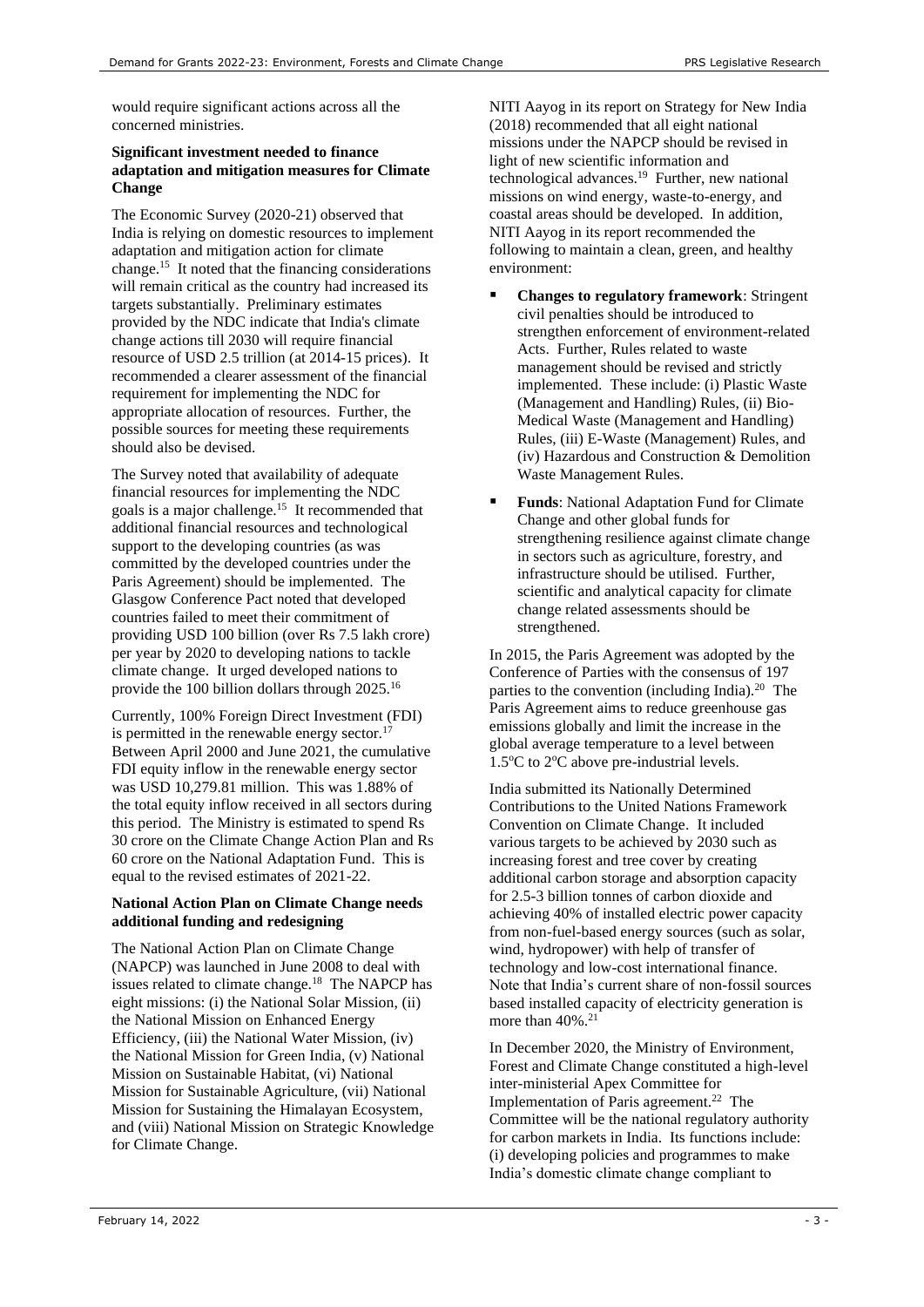international obligations, (ii) coordinating communications of nationally determined contributions, and (iii) defining responsibilities of concerned ministries for achieving India's nationally determined contribution goals.

### **India contributes to 7% of world emissions, but this may increase with growing industrialisation and urbanisation**

<span id="page-3-0"></span>Among all greenhouse gases released due to human activities,  $CO<sub>2</sub>$  is the largest contributor to global warming.<sup>23</sup> Sources releasing  $CO<sub>2</sub>$  into the atmosphere include: (i) combustion of fossil fuels (such as thermal power generation), (ii) forest burning (for the purposes of land clearance), and (iii) industrial activities. Combustion of fossil fuels is likely to be the dominant contributor of  $CO<sub>2</sub>$  in the atmosphere.

<span id="page-3-1"></span>The IPCC (2005) observed that power and industrial sectors together dominate the global  $CO<sub>2</sub>$ emissions.<sup>[23](#page-3-0)</sup> As of March 25, 2021, power generation from coal, oil, and gas contributed to 40% of global  $CO_2$  emissions.<sup>24</sup> By 2050, these sectors are expected to contribute to about 50% of the total global  $CO<sub>2</sub>$  emissions. In 2019, the total  $CO<sub>2</sub>$  emissions across the world were 33,622 million tonnes. Table 4 compares India's  $CO<sub>2</sub>$ emissions from fuel combustion to that in other countries.

#### **Table 4: Global comparison of CO2 emissions (2019)**

| Country | $CO2$ emissions<br>from fuel<br>combustion<br>(million tonnes) | % of world<br>emissions | Per capita<br>emissions<br>(tonnes $CO2$ ) |
|---------|----------------------------------------------------------------|-------------------------|--------------------------------------------|
| China   | 9,877                                                          | 29%                     | 7.1                                        |
| US      | 4.745                                                          | 14%                     | 14.4                                       |
| EU      | 2,994                                                          | 9%                      | 5.8                                        |
| India   | 2,310                                                          | 7%                      | 1.7                                        |
| Russia  | 1,640                                                          | 5%                      | 11.4                                       |
| Japan   | 1,056                                                          | 3%                      | 8.4                                        |
| UK      | 342                                                            | 1%                      | 5.1                                        |
| World   | 33.622                                                         |                         | 4.4                                        |

Sources: International Energy Agency; PRS. Note: EU is European Union; US is United States of America.

In 2019, China was the largest contributor to the world's  $CO<sub>2</sub>$  emissions (29%), while the USA had the highest per capita emissions.<sup>25</sup> India is well below the average global emissions per capita. However, with growing urbanisation and industrialisation, India's CO2 emissions will increase significantly unless proper measures are taken now to ensure that any future growth is in a manner that does not indiscriminately increase our emissions.

At the 2021 Glasgow Conference, India announced additional targets to be achieved by  $2030<sup>1</sup>$  $2030<sup>1</sup>$  $2030<sup>1</sup>$ . These include: (i) increasing non-fossil energy capacity to 500 gigawatt (GW), (ii) meeting 50% of energy requirements through renewable energy, (iii)

reducing total projected carbon emissions by one billion tonnes, and (iv) reducing the carbon intensity of the economy by less than 45%.

#### **Investing in thermal power generation and subsidising polluting fuels could undo the impact of climate change mitigation**

Transition to renewable energy sources (solar, wind, hydro) is one of the ways to reduce  $CO<sub>2</sub>$ emissions.<sup>[23](#page-3-0)</sup> The share of renewable energy in global electricity increased from 27% in 2019 to 29% in 2020. <sup>26</sup> According to estimates by the International Energy Agency (2021), the global renewable energy electricity generation will increase by more than 8% in 2021, the fastest oneyear growth since the 1970s. China will account for almost 50% of this increase, followed by USA, European Union, and India.[24](#page-3-1)

The Glasgow Conference Pact urged all countries to reduce greenhouse gas emissions including  $CO<sub>2</sub>$ by 45% (relative to 2010 level) by 2030 to limit global warming.[16](#page-2-1) However, the Standing Committee on Energy (2020-21) has noted that despite the significant increase in renewable energy capacity and more addition planned in the coming years, coal will remain the main source of power in this decade.<sup>27</sup> It noted that there may be a  $30\%$ increase in the installed thermal power generation capacity by 2029-30.

<span id="page-3-2"></span>Further, thermal power plants are currently running at about half of their capacity.[27](#page-3-2) However, their capacity utilisation may be increased in the future, leading to an increase in coal requirement. Over the past few years, generation capacity of coal and renewable energy has increased at an annual rate of 4% and 24%, respectively (see Figure 2). Thus, it given the potential demand of coal in the future, it is unclear how the transition to renewable energy will be feasible based on the committed timeline and targets.

# **Figure 2: Electricity generation (in megawatt)**



Source: Central Electricity Authority; PRS.

<span id="page-3-3"></span>The 15th Finance Commission observed India's dependence on thermal energy and the consequent effect on emission levels.<sup>28</sup> It noted that about 60% of the country's installed capacity is thermal based (coal based thermal power accounting for the largest share). Further, it noted that while the share of renewables in total power generation has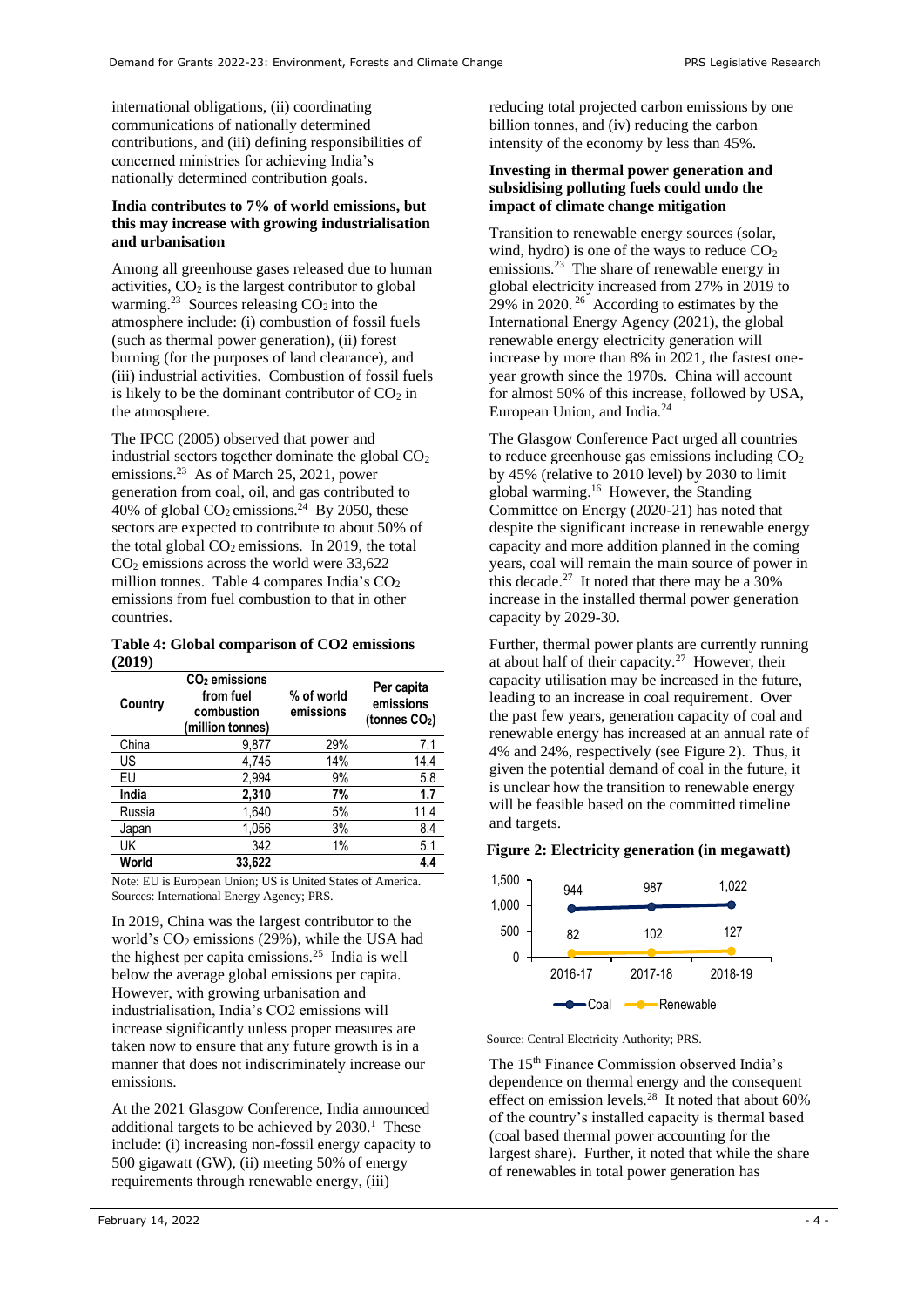increased from 6% in 2014-15 to 10% in 2018-19, substantial investment is required in renewable energy. It recommended that a comprehensive energy policy should be framed. It also noted that the prices of coal, natural gas, and kerosene in India are below environmentally efficient levels (which can partly be due to subsidies given for LPG and kerosene to select consumers). It recommended bringing the prices of these fuels closer to environmentally efficient levels, while providing targeted assistance to potentially affected vulnerable households.

The projected changes in climate change pose a major threat for India in particular, given that the national economy is closely tied to climate sensitive sectors such as agriculture and forestry.<sup>29</sup>

#### **Environment Impact Assessment and Clearance process has several issues**

<span id="page-4-0"></span>Environment Impact Assessment is a planning tool to integrate environmental concerns into the developmental process from the initial stage of planning.<sup>30</sup> The Ministry of Environment, Forests and Climate Change has made Environmental Clearance (EC) for certain development projects mandatory such as certain building, construction, and area development projects.<sup>[30](#page-4-0)</sup>

The Comptroller and Auditor General of India (CAG) (2016) had noted certain issues with the environmental clearance process. Its observations and recommendations include:[30](#page-4-0)

- **Delay in process:** The CAG noted a delay in the process of EC (including grant of Terms of Reference, public consultation, and grant of EC by the Ministry). For example, (i) out of 216 projects examined, the Terms of Reference was granted within the prescribed time limit (60 days) to only 14% of the projects, and (ii) the EC was granted within the prescribed time limit (105 days) in only 11% of the cases. It recommended the Ministry to increase transparency in the grant of EC, streamline the processes, and adhere to the timelines given under the EIA Notification.
- **Compliance to Conditions of Environment Clearance**: The CAG noted non-compliance in the 216 sampled projects (ranging from 4% to 56%), in respect of 13 general Environmental Clearance conditions. It recommended the Ministry to grant fresh EC only after verifying the compliance to the earlier EC conditions. Further, it recommended the Ministry to mandate certain other conditions for an EC, including installation of monitoring stations and frequency of monitoring of various environment parameters for air, surface water, ground water, and noise pollution.

# **Air Pollution**

**National Clean Air Programme (NCAP):** The Ministry of Environment, Forest and Climate Change launched the NCAP in January 2019. It receives funding under the budget head Control of Pollution. The programme sets a national level target of 20% to 30% reduction of  $PM_{2.5}$  and  $PM_{10}$  concentration levels by 2024, with 2017 as base for concentration levels.<sup>31</sup> The NCAP is implemented in 132 cities, of which 124 cities have been identified based on non-conformity with national ambient air quality standards for five consecutive years. This includes 34 million plus cities / urban agglomerations identified by the  $15<sup>th</sup>$ Finance Commission. NCAP aims to: (i) prepare comprehensive mitigation actions for prevention, control and abatement of air pollution, and (ii) augment the air quality monitoring network and strengthen awareness activities.

# **Financing for reducing air pollution**

In 2022-23, Control of Pollution has been allocated Rs 460 crore, a 18% increase over the revised estimates of 2021-22. In 2020-21, the allocation for Control of Pollution was reduced by 17% (from Rs 470 crore to Rs 390 crore) at the revised estimates stage.

The Standing Committee on Science and Technology, Environment, Forests, and Climate Change (2020) noted that the NCAP is a programme of utmost importance in the presentday context and controlling air pollution must be given the topmost priority.[4](#page-1-4) It recommended that the Ministry must be provided the requisite allocation as sought by it with respect to Control of Pollution at the revised stage.

The Standing Committee (2021) noted Control of Pollution scheme is implemented through various central and state government agencies. It recommended central mechanism for coordination of such agencies. The Committee also recommended that the grant made available by recommendation of 15th Finance Commission for installation of systems to monitor air quality must be prioritised by the Ministry in the smaller cities and towns that are often neglected, and suffer from a lack of quality data on air pollution. [5](#page-1-5)

The Standing Committee on Science and Technology, Environment, Forests, and Climate Change (2020) noted that the Finance Minister, in her budget speech (2020-21), announced Rs 4,400 crores for clean air for large cities having population above one million. The Ministry stated that the fund is being made available to the Ministry of Housing and Urban Affairs (MoHUA[\).](#page-1-4) 4 However, no allocation has been made for this in MoHUA's demand for grants in 2020.<sup>32</sup>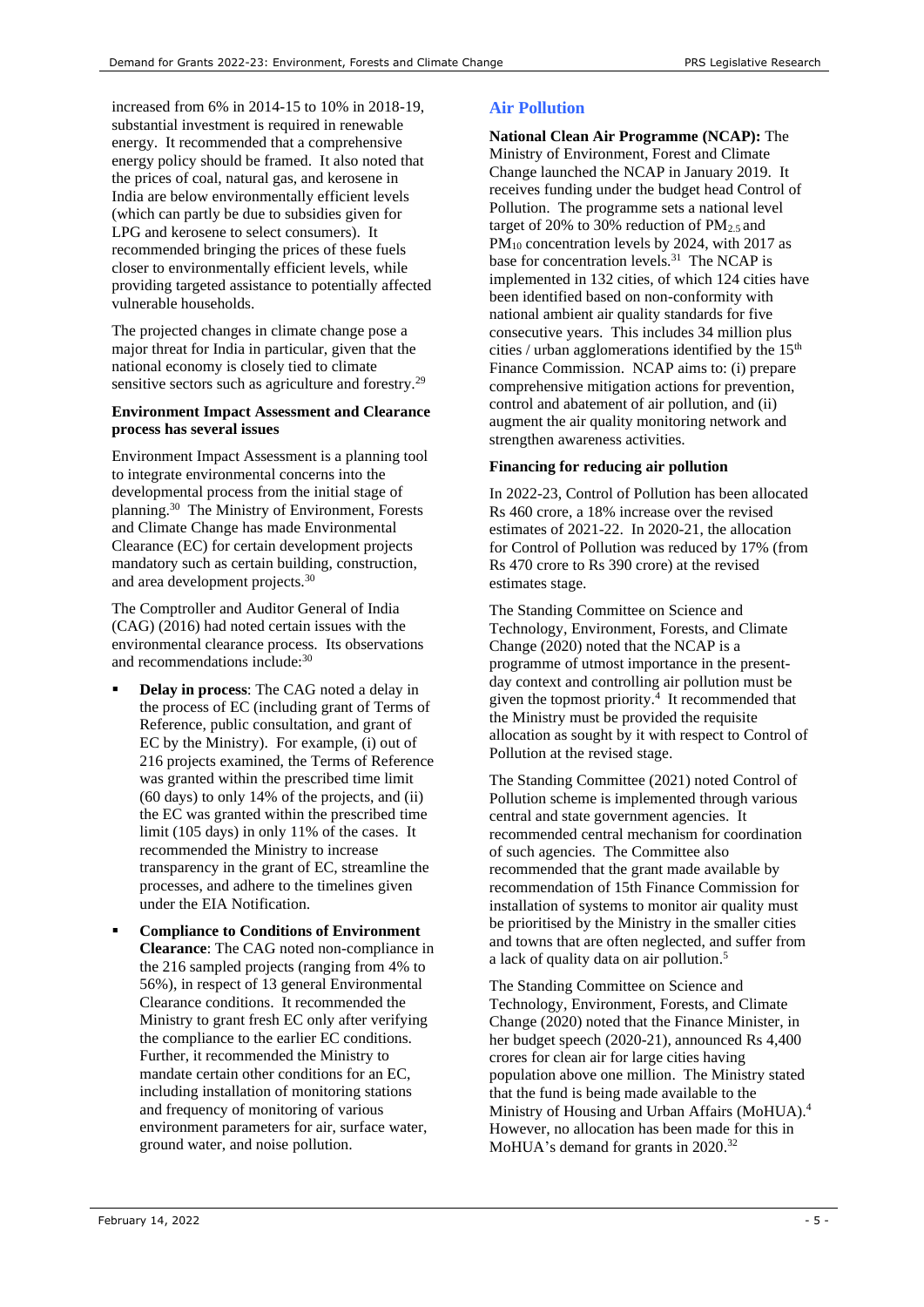The Ministry of Environment, Forests, and Climate Change has identified 102 non-attainment cities for utilising this fund under the NCAP. These are cities which do not meet the National Ambient Air Quality Standards (NAAQS) for a period of five years.<sup>33</sup> The Economic Survey (2021-22) stated that the number of cities within the prescribed NAAQS increased from 18 in 2019-20 to 27 in 2020-21. However, an increasing trend in  $PM_{10}$ concentration has been observed in 36 cities in 2020<sup>2</sup>

The Committee (2020) noted that there are 46 cities (with population more than one million), which may be kept out of the non-attainment category[.](#page-1-4) 4 This will help the Ministry of Environment, Forests, and Climate Change to reduce the shortfall of funds for the schemes of pollution control.

The 15<sup>th</sup> Finance Commission recommended the Ministry of Housing and Urban Affairs be made the nodal ministry for grants to cities with population more than one million to take steps to check air pollution.[28](#page-3-3) The Ministry of Environment, Forests and Climate Change may be given a separate grant for installation of systems to monitor air quality.[28](#page-3-3)  The WHO provides intervention measures for combating outdoor and indoor air pollution.<sup>34</sup> It suggests interventions across seven different areas, namely transport, housing, cities, waste management, industries, agriculture, and power generation. Some of these intervention measures include: (i) implementing stricter vehicle emissions and efficiency standards, (ii) creating green spaces that help remove pollutant matter, (ii) improving urban waste management, such as capturing of methane gas from waste sites, (iii) replacing traditional household fuel with lower-emission cook stoves or cleaner fuels, and (iv) adopting clean technologies that reduce industrial emissions.

NITI Aayog in its report on Strategy for New India (2018) noted certain challenges to reduce the problem of air pollution, including: $19$  (i) convincing farmers to discontinue the practice of burning crop residue by providing alternative methods, (ii) lack of awareness of the ill effects of pollution, thereby making it difficult to bring about behavioural change in people, and (iii) ineffective implementation of 'polluters should pay for the pollution' principle (costs of pollution be borne by those who cause it).

It recommended the following:

- Funds: A "Clean Air Impact Fund" should be created to provide viability gap funding for long-term projects aimed at reducing air pollution (such as bio-power or bio-ethanol projects).
- **Reward and monitoring at the local level**: A reward scheme for village panchayats with zero burning may be instituted, and a

mechanism to monitor farm fires should be devised.

■ **Industry Emissions**: Emission and effluent standards for industries should be revised and effectively implemented. Further, a task force should be set up to study and implement measures to control pollution from brick kilns.

WHO also suggests addressing air pollution by monitoring, reporting and spreading awareness about its health impacts. It suggests improving the health sector's capacity to address the adverse health effects from air pollution through training, guidelines, and national action plans.<sup>35</sup>

Among the risk factors of diseases in India, air pollution ranks the second highest (after malnutrition), accounting for 10% of the disease burden, and thus, is one of the leading causes for premature death and disabilities.<sup>36</sup> According to estimates published by the India Disease Burden Initiative, in 2017, 12.4 lakh deaths, i.e., 12.5% of the deaths in India, were attributable to air pollution.<sup>37</sup>

## **Act to set up a commission for air quality management in NCR**

Due to the rising levels of pollution in NCR and the powers of the EPCA being limited to Delhi, the Commission for Air Quality Management in National Capital Region and Adjoining Areas Act, 2021 was passed in Parliament on August 5, 2021.<sup>38</sup> The Act constitutes the Commission for better co-ordination, research, identification, and resolution of problems related to air quality in NCR and adjoining areas. Adjoining areas have been defined as areas in Haryana, Punjab, Rajasthan, and Uttar Pradesh, adjoining the National Capital Territory of Delhi and NCR, where any source of pollution may cause adverse impact on air quality in the NCR. The Act provides for penalties for contravention of provisions of the Act. While these penalties do not apply to farmers causing air pollution by stubble burning, the Commission may impose an environment compensation on such farmers causing pollution by stubble burning.

In August, 2021 the Commission issued directions to Uttar Pradesh, Haryana, and Rajasthan for shifting of industries operating in NCR to cleaner fuels.<sup>39</sup> The Supreme Court noted that these directions were partly compiled by industries. Industries not having cleaner fuels will be allowed to function for up to eight hours during weekdays and will remain closed on weekends.<sup>40</sup> Further the Commission has also constituted an enforcement task force to take punitive and preventive measures against authorities not complying with the directions of the Commission.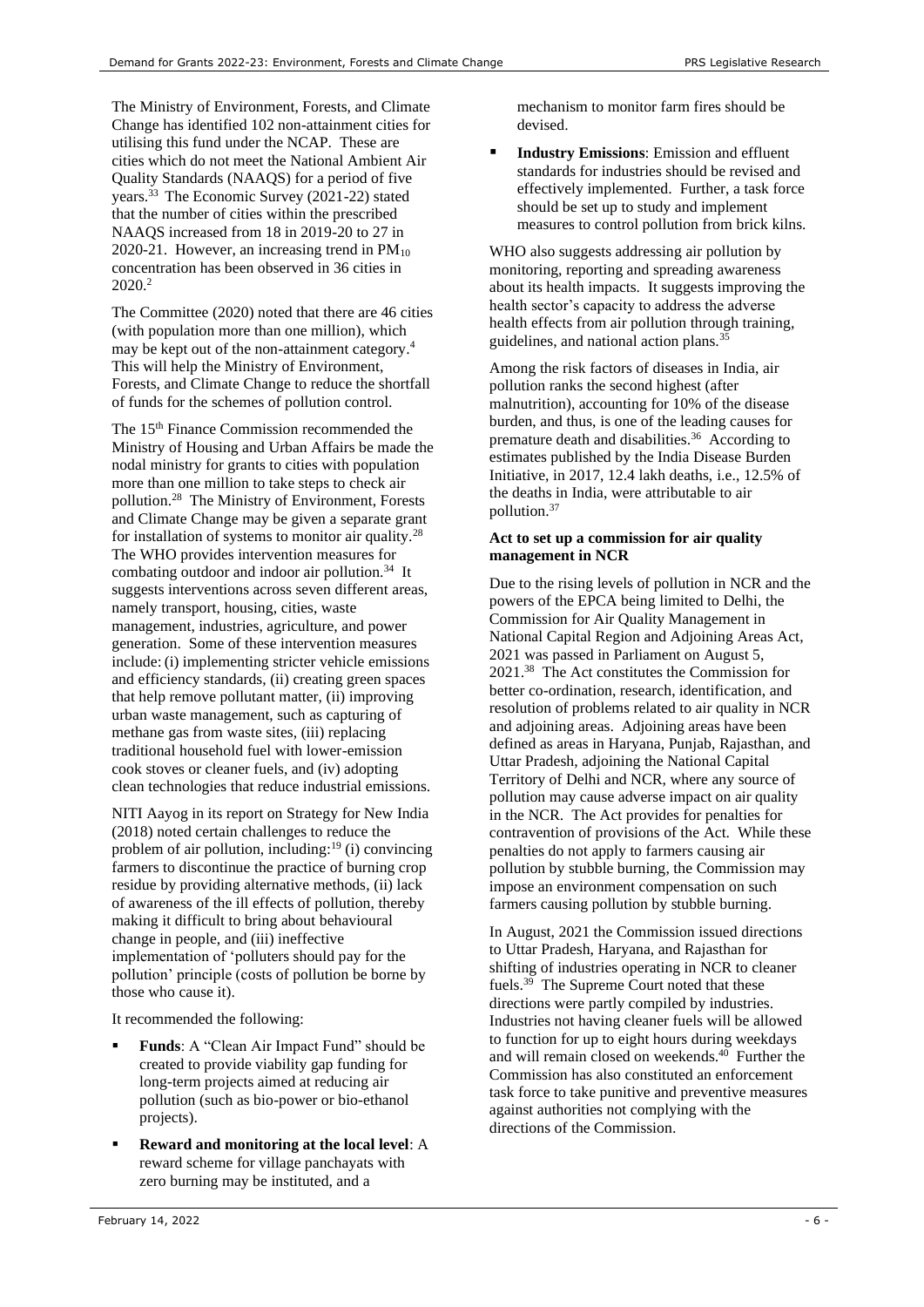# **Forestry**

In India, forests are considered as a part of the natural and cultural heritage. They provide variety of ecosystem services including: (i) absorption of greenhouse gases, (ii) prevention of soil erosion, and (ii) habitat to wildlife. One of the critical challenges faced by forests in the country is degradation of forest cover.<sup>41</sup>

# <span id="page-6-2"></span>**Land Forests**

Forest Area refers to area recorded as forest in government records and is also called "recorded forest area". As per the India State of Forest Report 2021, India was the 10<sup>th</sup> largest country by forest area in 2020. The top five countries were: (i) Russia, (ii) Brazil, (iii) Canada, (iv) United States of America, and (v) China. In India, forests cover 24% of its geographical area, which accounts for 2% of the world's total forest are[a.](#page-0-0)<sup>2</sup>

The report noted that India has significantly increased its forest area over the past decade. It ranks third globally in average annual net gain in forest area between 2010 to 2020 (behind China and Australia). India has added around 0.38% of the 2010 forest area every year between 2010 to 2020.

Forest cover comprises all lands, more than one hectare in area, with a tree canopy density of more than 10 per cent, irrespective of ownership and legal status. Such lands may not necessarily be a recorded forest area, and also include orchards, bamboo and palm plantations. India's total forest cover was 7,13,789 square kilometres in 2021, a 3.14% increase over the forest cover in 2011.

The Economic Survey 2021-22 observed that going forward, there is a need to further improve forest and tree cover. It stated that social forestry could play a significant role in this regar[d.](#page-0-0)<sup>2</sup>

# **Green India Mission**

Green India Mission (erstwhile National Afforestation Programme) was launched in February 2014. Its objectives include: (i) increasing forest cover by up to 5 million hectare and improving quality of forest cover on additional 5 million hectare of land, (ii) enhancing eco-system services such as capturing and storing atmospheric carbon to reduce global warming, and (iii) increasing forest-based livelihood income of about 3 million households. 42

<span id="page-6-1"></span>NITI Aayog, in its report on Strategy for New India (2018), identified increasing the forest cover to 33.3% of the geographical area between 2021-23 as one of the key objectives for a clean, and healthy environment in India. Between 2017 and 2019, the forest cover across India increased by 0.6% (0.4 million hectares).<sup>43</sup> As of 2019, total forest cover in India accounts for 22% of the total geographical area (71 million hectare out of 329 million hectare).<sup>44</sup> The states with comparatively higher forest cover as share of their geographical area include: (i) Lakshadweep (90%), (ii) Mizoram (85%), (iii) Andaman and Nicobar Islands (82%), (iv) Meghalaya (76%), and (v) Manipur (75%), among others.

<span id="page-6-0"></span>Note that, the 14<sup>th</sup> Finance Commission assigned 7.5% weightage to "forest cover" in its calculation of states' share in the central taxes.<sup>45</sup> The 15<sup>th</sup> Finance Commission (2020) replaced this by the a weightage of 10% to "forest and ecology".<sup>46</sup> This was done to reward states for the ecological services from the forest cover, and to compensate them for constraints arising from the dense forests in the state.[46](#page-6-0)

NITI Aayog recommended promoting afforestation through peoples' participation and the involvement of the private sector, with priority to restoration of degraded forests.<sup>[19](#page-2-2)</sup> Further, it recommended that the public land along railway tracks, highways, and canals should be used for tree plantation.

The Standing Committee on Science and Technology, Environment, Forests, and Climate Change (2018) had noted that despite the overall increase in the forest cover in India, some of the North-Eastern states observed a decline in the forest cover in  $2017<sup>42</sup>$  $2017<sup>42</sup>$  $2017<sup>42</sup>$  These states include Manipur, Arunachal Pradesh, and Mizoram.

The Standing Committee on Science & Technology, Environment & Forests on the 'Status of Forests in India' (2019) also expressed concerns about the decline in the forest cover in the North-Eastern States, which constitute 65.34% of their geographical area in comparison to the national forest cover of  $21.54\%$ .<sup>[41](#page-6-2)</sup> It recommended that the concerned state governments and the Ministry of Environment, Forests and Climate Change must take all necessary steps to ensure that the decline in forest cover in these states is stopped at the earliest.<sup>[41](#page-6-2)</sup>

In addition, the Committee noted that no action plan has been prepared by the Ministry for controlling illegal cutting of trees in forests. It recommended the Ministry to take cognizance of the illegal felling of trees in different parts of the country and prepare an action plan for tackling this menace, in coordination with state governments.<sup>[41](#page-6-2)</sup>

**Financing afforestation:** In 2022-23, the Green India Mission has been allocated Rs 362 crore (an increase of 42% over the revised estimates in 2019- 20).

The Standing Committee on Science & Technology, Environment & Forests on the 'Status of Forests in India' (2019) had noted that the budget allocation to National Afforestation Programme has been insufficient. This has affected the achievement of the annual targeted area of afforestation during the last few years. The Committee recommended the Ministry to ensure adequate allocation to the National Afforestation Programme to achieve the targets under the Programme.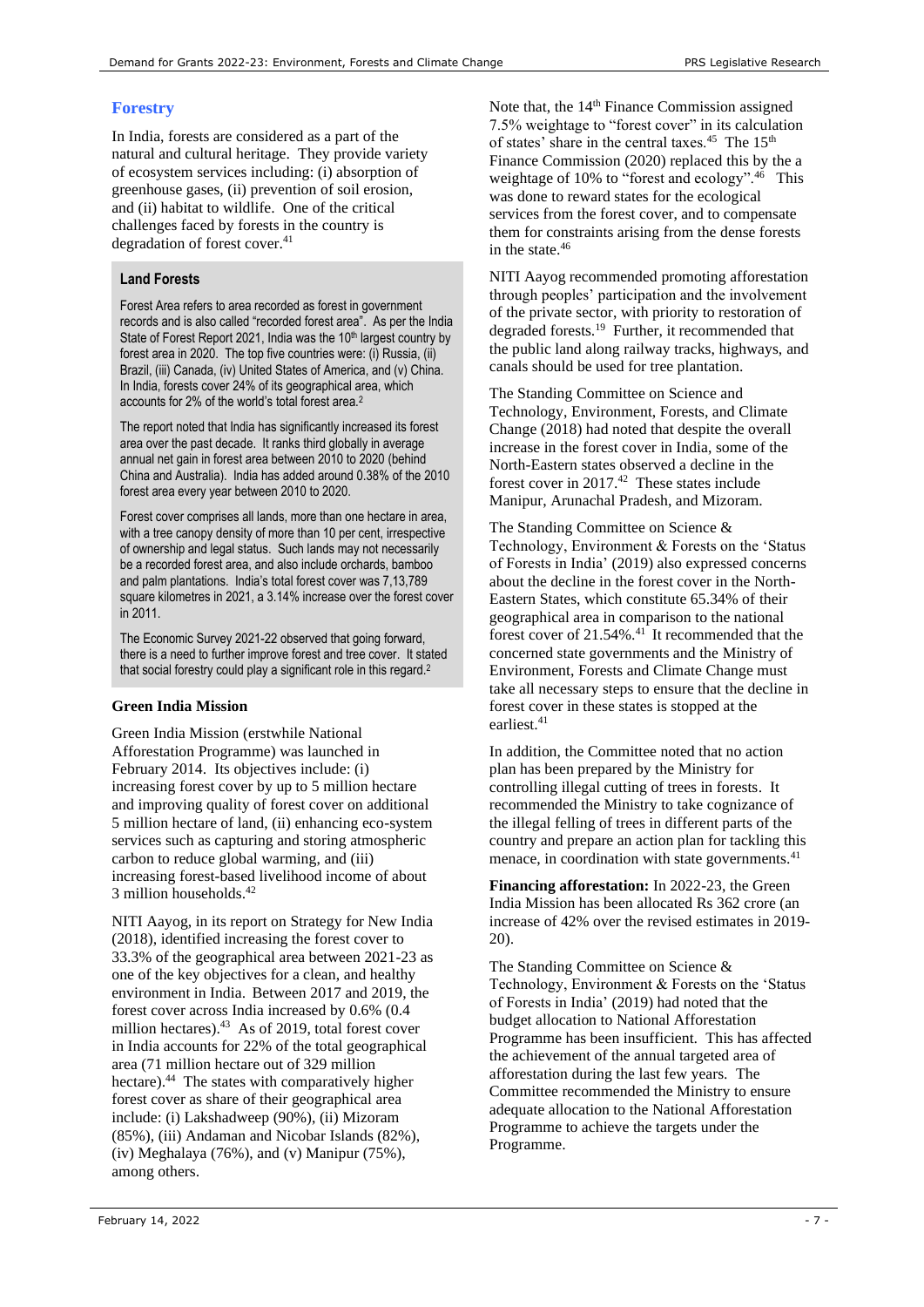The Standing Committee on Science and Technology, Environment, Forests, and Climate Change (2020) noted that the Green India Mission is an important programme.<sup>[4](#page-1-4)</sup> However, there has been under-utilisation of funds in the Mission. In 2021-22, up to the revised stage, 88% of the funds allocated to the Mission has been utilised.

**Evaluation:** The Standing Committee on Science & Technology, Environment & Forests on the 'Status of Forests in India' (2019) noted that the mid-term evaluation study on National Afforestation Programme conducted by the Indian Council of Forestry Research and Education (ICFRE) in 2008 had highlighted the successful implementation of the programme. $41$  However, the Committee observed that more than ten years have passed since the previous ICFRE evaluation and recommended the Ministry to undertake a new study. This will help in assessing the actual impact of the Green India Mission on the forest cover and formulate strategies accordingly. [41](#page-6-2)

The Committee also recommended the Ministry to take necessary action for determining the availability of total land for afforestation in the country. This will help state governments in formulating strategies for taking up the afforestation activities at their level.

- <sup>2</sup> Economic Survey 2021-22, Ministry of Finance, [https://www.indiabudget.gov.in/economicsurvey/.](https://www.indiabudget.gov.in/economicsurvey/)
- <sup>3</sup> Budget Speech 2022-23,

<sup>4</sup> Report No. 331, Standing Committee on Science and

[https://www.ipcc.ch/report/ar6/wg1/downloads/report/IPCC\\_AR](https://www.ipcc.ch/report/ar6/wg1/downloads/report/IPCC_AR6_WGI_SPM.pdf) [6\\_WGI\\_SPM.pdf.](https://www.ipcc.ch/report/ar6/wg1/downloads/report/IPCC_AR6_WGI_SPM.pdf) 

#### **Compensatory Afforestation Management and Planning Authority (CAMPA) funds**

The CAMPA funds were established under Compensatory Afforestation Fund Act, 2016 in August  $2016<sup>47</sup>$  The Act requires an entity, diverting a forest land towards non-forest purposes (such as mining), to pay for planting forest over an equal area of non-forest land or over twice the area of the degraded forest land. The purposes for utilisation of the fund include: (i) artificial plantations, (ii) wildlife and forest protection, and (iii) forest related infrastructure development.

The Standing Committee on Science and Technology, Environment, Forests, and Climate Change (2020) noted that the CAMPA fund has a huge corpus of Rs 54,394 crore. The funds have accumulated due to deforestation. However, the current guidelines on the utilisation of fund restrict its utilisation for other schemes with similar objectives (such as Green India Mission) under the Ministry[.](#page-1-4)<sup>4</sup>

The Committee recommended the Ministry to explore possibilities of utilisation of fund for schemes with objectives like those defined for utilisation of CAMPA fund. It specified that amendment to CAMPA Act and rules should be also considered for enabling utilisation of the fund for schemes with similar objectives[.](#page-1-4)<sup>4</sup>

[https://www.indiabudget.gov.in/economicsurvey/doc/vol2chapte](https://www.indiabudget.gov.in/economicsurvey/doc/vol2chapter/echap06_vol2.pdf) [r/echap06\\_vol2.pdf.](https://www.indiabudget.gov.in/economicsurvey/doc/vol2chapter/echap06_vol2.pdf) 

[https://unfccc.int/sites/default/files/resource/cop26\\_auv\\_2f\\_cove](https://unfccc.int/sites/default/files/resource/cop26_auv_2f_cover_decision.pdf) [r\\_decision.pdf.](https://unfccc.int/sites/default/files/resource/cop26_auv_2f_cover_decision.pdf) 

<sup>17</sup> Renewable Energy, FDI Policy, Make in India,

[https://www.makeinindia.com/sector/renewable](https://www.makeinindia.com/sector/renewable-energy#:~:text=FDI%20up%20to%20100%25%20is,prior%20Government%20approval%20is%20required.&text=The%20cumulative%20FDI%20equity%20inflow,April%202000%20to%20June%202021)[energy#:~:text=FDI%20up%20to%20100%25%20is,prior%20G](https://www.makeinindia.com/sector/renewable-energy#:~:text=FDI%20up%20to%20100%25%20is,prior%20Government%20approval%20is%20required.&text=The%20cumulative%20FDI%20equity%20inflow,April%202000%20to%20June%202021) [overnment%20approval%20is%20required.&text=The%20cumu](https://www.makeinindia.com/sector/renewable-energy#:~:text=FDI%20up%20to%20100%25%20is,prior%20Government%20approval%20is%20required.&text=The%20cumulative%20FDI%20equity%20inflow,April%202000%20to%20June%202021) [lative%20FDI%20equity%20inflow,April%202000%20to%20Ju](https://www.makeinindia.com/sector/renewable-energy#:~:text=FDI%20up%20to%20100%25%20is,prior%20Government%20approval%20is%20required.&text=The%20cumulative%20FDI%20equity%20inflow,April%202000%20to%20June%202021) [ne%202021.](https://www.makeinindia.com/sector/renewable-energy#:~:text=FDI%20up%20to%20100%25%20is,prior%20Government%20approval%20is%20required.&text=The%20cumulative%20FDI%20equity%20inflow,April%202000%20to%20June%202021) 

<sup>18</sup> "Thirtieth Report: Performance of the National Action Plan on Climate Change", Estimates Committee, Lok Sabha, December 13, 2018,

[http://164.100.47.193/lsscommittee/Estimates/16\\_Estimates\\_30.](http://164.100.47.193/lsscommittee/Estimates/16_Estimates_30.pdf) [pdf.](http://164.100.47.193/lsscommittee/Estimates/16_Estimates_30.pdf)

<sup>19</sup> Strategy for New India @ 75, NITI Aayog, November, 2018, [https://niti.gov.in/sites/default/files/2019-](https://niti.gov.in/sites/default/files/2019-01/Strategy_for_New_India_0.pdf) [01/Strategy\\_for\\_New\\_India\\_0.pdf.](https://niti.gov.in/sites/default/files/2019-01/Strategy_for_New_India_0.pdf) 

<sup>&</sup>lt;sup>1</sup> "National Statement by Prime Minister Shri Narendra Modi at COP26 Summit in Glasgow", Press Information Bureau, November 1, 2021.

[https://www.indiabudget.gov.in/doc/Budget\\_Speech.pdf.](https://www.indiabudget.gov.in/doc/Budget_Speech.pdf) 

Technology, Environment, Forests, and Climate Change, March 6, 2020,

[https://rajyasabha.nic.in/rsnew/Committee\\_site/Committee\\_File/](https://rajyasabha.nic.in/rsnew/Committee_site/Committee_File/ReportFile/19/126/331_2020_12_16.pdf) [ReportFile/19/126/331\\_2020\\_12\\_16.pdf.](https://rajyasabha.nic.in/rsnew/Committee_site/Committee_File/ReportFile/19/126/331_2020_12_16.pdf)

<sup>5</sup> Report No. 346, Standing Committee on Science and Technology, Environment, Forests, and Climate Change, March

<sup>8, 2021,</sup>  [https://rajyasabha.nic.in/rsnew/Committee\\_site/Committee\\_File/](https://rajyasabha.nic.in/rsnew/Committee_site/Committee_File/ReportFile/19/147/346_2021_7_12.pdf)

ReportFile/19/147/346\_2021\_7\_12.pdf. <sup>6</sup> Article 1, United Nations Framework Convention on Climate

Change, 1992. 7 IPCC Fourth Assessment Report: Climate Change 2007, Intergovernmental Panel on Climate Change, 2007,

[http://www.ipcc.ch/publications\\_and\\_data/ar4/wg1/en/contents.](http://www.ipcc.ch/publications_and_data/ar4/wg1/en/contents.html) [html.](http://www.ipcc.ch/publications_and_data/ar4/wg1/en/contents.html) 

<sup>8</sup> Climate Change 2013: The Physical Science Basis, Fifth Assessment Report, Intergovernmental Panel on Climate Change, 2013[, http://www.ipcc.ch/pdf/assessment](http://www.ipcc.ch/pdf/assessment-report/ar5/wg1/WG1AR5_SPM_FINAL.pdf)[report/ar5/wg1/WG1AR5\\_SPM\\_FINAL.pdf.](http://www.ipcc.ch/pdf/assessment-report/ar5/wg1/WG1AR5_SPM_FINAL.pdf) 

<sup>9</sup> Summary for Policymakers on Climate Change 2021 – The Physical Science Basis, Intergovernmental Panel on Climate Change, August 7, 2021,

<sup>10</sup> "About the Secretariat", United Nations Framework Convention on Climate Change, as accessed on November 28, 2021[, https://unfccc.int/about-us/about-the-secretariat.](https://unfccc.int/about-us/about-the-secretariat)

<sup>&</sup>lt;sup>11</sup> Modernisation Fund, European Union,

[https://ec.europa.eu/clima/eu-action/funding-climate](https://ec.europa.eu/clima/eu-action/funding-climate-action/modernisation-fund_en)[action/modernisation-fund\\_en.](https://ec.europa.eu/clima/eu-action/funding-climate-action/modernisation-fund_en) 

<sup>&</sup>lt;sup>12</sup> Supporting climate action through the EU budget, European Union[, https://ec.europa.eu/clima/eu-action/funding-climate](https://ec.europa.eu/clima/eu-action/funding-climate-action/supporting-climate-action-through-eu-budget_en)[action/supporting-climate-action-through-eu-budget\\_en.](https://ec.europa.eu/clima/eu-action/funding-climate-action/supporting-climate-action-through-eu-budget_en) 

<sup>13</sup> U.S. International Climate Finance Plan, White House, United States Government[, https://www.whitehouse.gov/briefing](https://www.whitehouse.gov/briefing-room/statements-releases/2021/04/22/executive-summary-u-s-international-climate-finance-plan/)[room/statements-releases/2021/04/22/executive-summary-u-s](https://www.whitehouse.gov/briefing-room/statements-releases/2021/04/22/executive-summary-u-s-international-climate-finance-plan/)[international-climate-finance-plan/.](https://www.whitehouse.gov/briefing-room/statements-releases/2021/04/22/executive-summary-u-s-international-climate-finance-plan/)

<sup>14</sup> Investment Sizing India's 2070 Net-Zero Target, Council on Energy, Environment and Water[, https://cef.ceew.in/solutions](https://cef.ceew.in/solutions-factory/publications/investment-sizing-india-s-2070-net-zero-target)[factory/publications/investment-sizing-india-s-2070-net-zero](https://cef.ceew.in/solutions-factory/publications/investment-sizing-india-s-2070-net-zero-target)[target.](https://cef.ceew.in/solutions-factory/publications/investment-sizing-india-s-2070-net-zero-target)

<sup>&</sup>lt;sup>15</sup> Sustainable Development and 06 Climate Change, Chapter 6, Economic Survey (2020-21),

<sup>&</sup>lt;sup>16</sup> "Decision -/CP.26", Glasgow Climate Pact, United Nations Framework Convention on Climate Change,